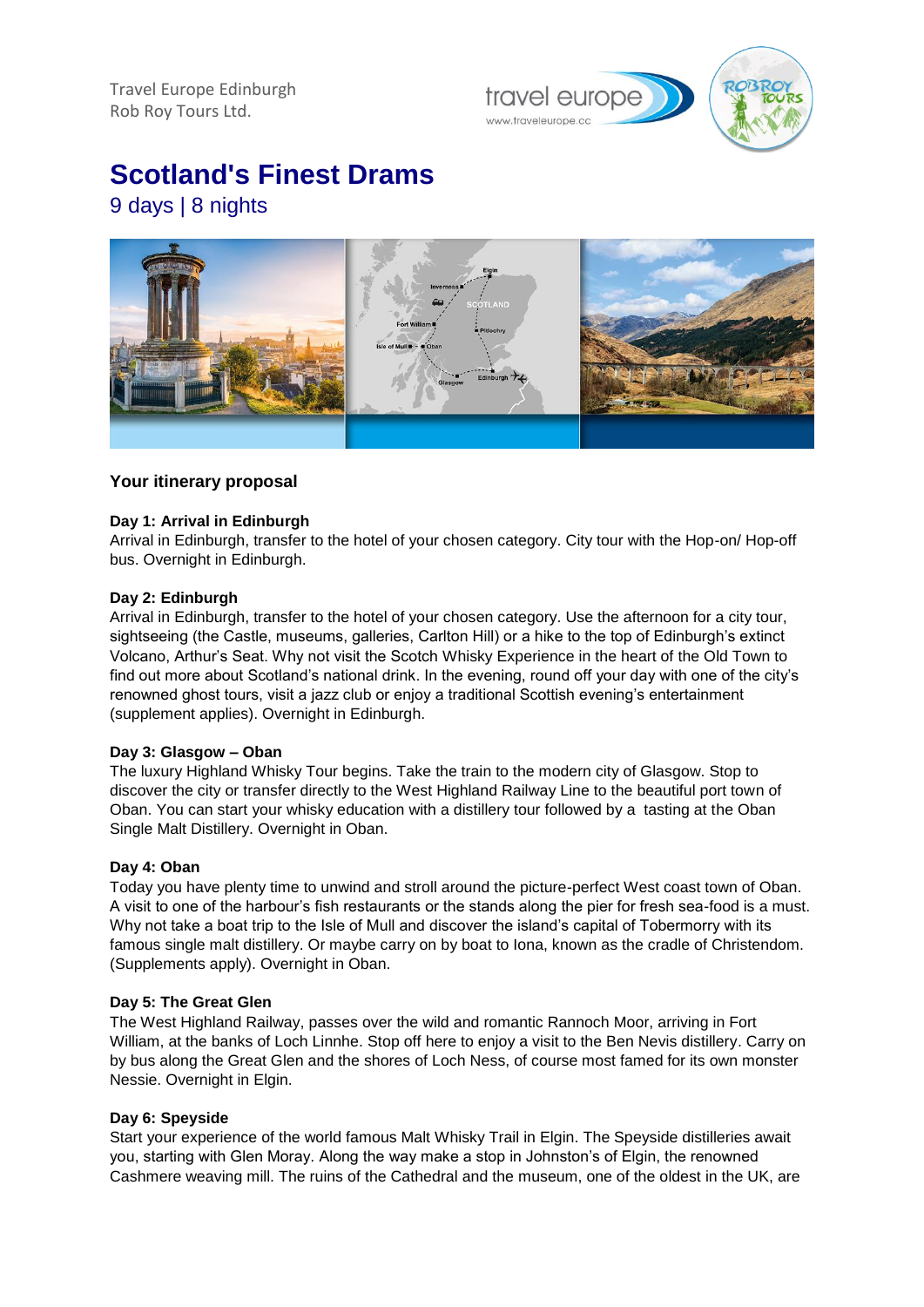Travel Europe Edinburgh Rob Roy Tours Ltd.



also worth a visit. If you have more energy we recommend a visit to a traditional cooperage. Three distilleries lie within walking distance: Glenfiddich, Balvenie and Macallan. Overnight in Elgin.

#### **Day 7: Central Highlands**

Today the train will take you through the stunning Central Highlands, with impressive mountains, roaring waterfalls and deep lochs, towards the little town of Pitlochry. Visit the historic Dallas Dhu Distillery or Dalwhinnie Distillery along the way. Our tip: a relaxing stop in one of the cute highland towns along the train line. In Pitlochry you can enjoy a peaceful hike along Loch Faskally, to the picturesque River Tummel and the Pass of Killiecrankie. After dinner enjoy a Single Malt in one of the cosy local pubs in a comfy armchair by the open fire. Overnight in Pitlochry.

### **Day 8: Central Highlands**

Visit the Blair Atholl Distillery or the smallest distillery in Scotland, Edradour. Afterwards you can sample local beers and traditional food at the nearby Moulin Microbrewery. Discover the imposing Blair Castle, home of the Dukes of Atholl, and its beautiful gardens. We recommend a traditional cream tea in the castle restaurant to end your visit. Overnight in Pitlochry.

### **Day 9: Departure from Edinburgh**

Train ride to Edinburgh. Depending on your flight you may still have time for some last minute souvenir shopping. Airport transfer and flight home or connecting programme.

### **How does it work?**

The given itinerary is only a rough outline for your round trip through Scotland. More detailed information on programme options, exact descriptions for visits, hikes, train schedules or hotels will be given after booking in our extensive "Travel Manual".

## **Daily individual arrival!**

Please note: Mentioned excursions might not always be feasible due to events beyond our control. When preparing your travel documents, we are dependent on information from various service providers. We can't guarantee the accuracy of all information.



## **Prices and conditions**

PRICES 2022 (min. 2 persons), per person, double/twin room:

## **Package A – hotel/ half board**

Overnight stays in handpicked three and four star middle class hotels with breakfast, INCLUDING seven multi-course dinners with a choice of menu (except day 3): Half double room: € 1725,00 Single room surcharge: € 399,00